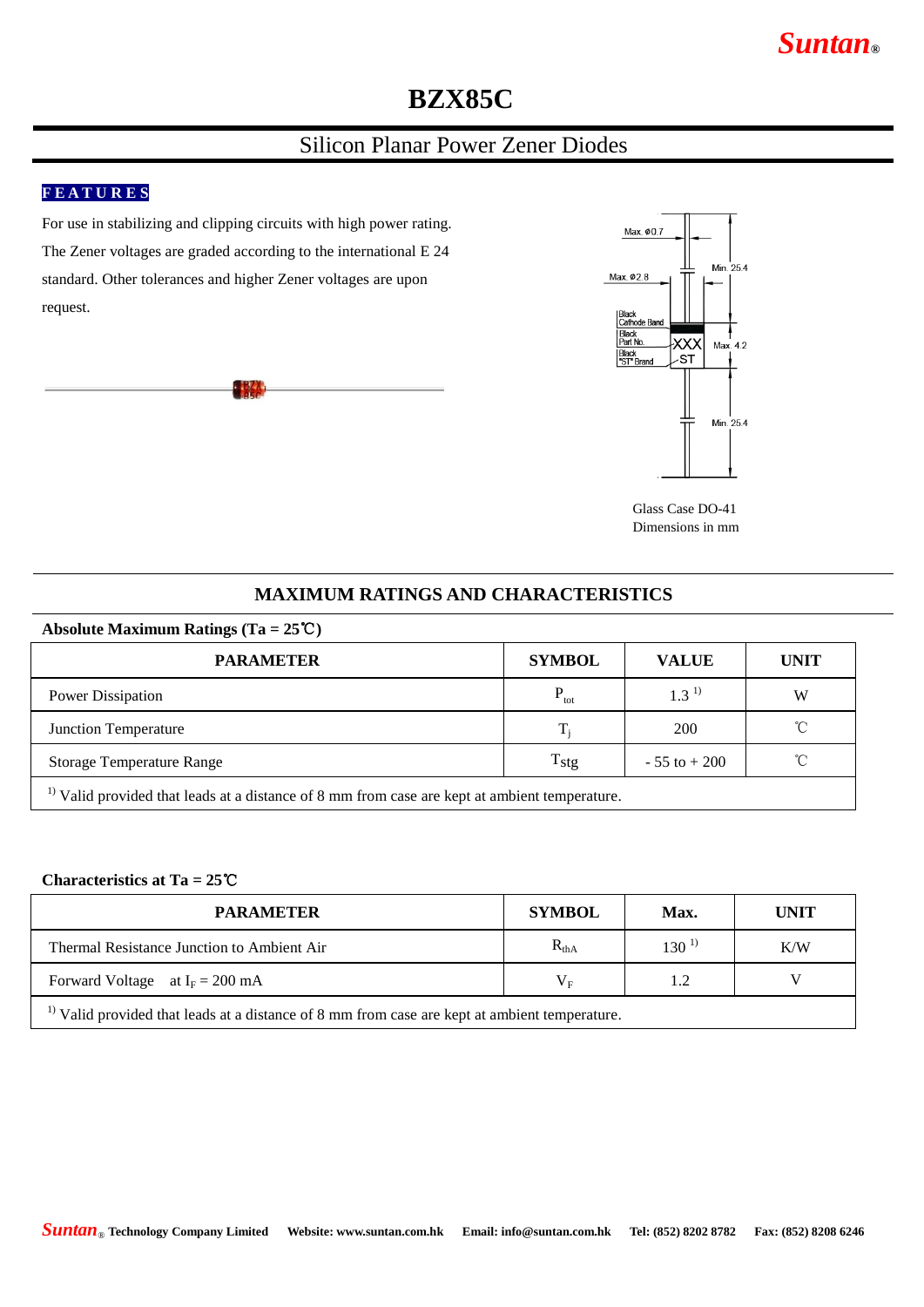## Silicon Planar Power Zener Diodes

#### **Characteristics (Ta = 25**℃**)**

|                  | Zener Voltage <sup>1)</sup> |          | <b>Dynamic Resistance</b> |                 |                | <b>Reverse Current</b> |              |                |                 |
|------------------|-----------------------------|----------|---------------------------|-----------------|----------------|------------------------|--------------|----------------|-----------------|
| Type             | $\rm V_{Znom}$              | $V_{ZT}$ | at $I_{ZT}$               | $Z_{ZT}$        | at $I_{ZT}$    | $Z_{ZK}$               | at $I_{ZK}$  | $I_R$          | at $V_R$        |
|                  | (V)                         | (V)      | (mA)                      | Max. $(\Omega)$ | (mA)           | Max. $(\Omega)$        | (mA)         | Max. $(\mu A)$ | (V)             |
| BZX85C3V0        | 3                           | 2.83.2   | 80                        | 20              | 80             | 400                    | $\mathbf{1}$ | 100            | $\mathbf{1}$    |
| <b>BZX85C3V3</b> | 3.3                         | 3.13.5   | 70                        | 20              | 70             | 400                    | $\mathbf{1}$ | 40             | $\mathbf{1}$    |
| BZX85C3V6        | 3.6                         | 3.43.8   | 60                        | 15              | 60             | 500                    | 1            | 20             | $\mathbf{1}$    |
| <b>BZX85C3V9</b> | 3.9                         | 3.74.1   | 60                        | 15              | 60             | 500                    | $\mathbf{1}$ | 10             | $\mathbf{1}$    |
| <b>BZX85C4V3</b> | 4.3                         | 44.6     | 50                        | 13              | 50             | 500                    | $\mathbf{1}$ | $\mathfrak{Z}$ | $\mathbf{1}$    |
| <b>BZX85C4V7</b> | 4.7                         | 4.45     | 45                        | 13              | 45             | 600                    | $\mathbf{1}$ | $\overline{3}$ | $\mathbf{1}$    |
| <b>BZX85C5V1</b> | 5.1                         | 4.85.4   | 45                        | 10              | 45             | 500                    | $\mathbf{1}$ | $\mathbf{1}$   | 1.5             |
| <b>BZX85C5V6</b> | 5.6                         | 5.26     | 45                        | $\overline{7}$  | 45             | 400                    | 1            | $\mathbf{1}$   | $\sqrt{2}$      |
| <b>BZX85C6V2</b> | 6.2                         | 5.86.6   | 35                        | $\overline{4}$  | 35             | 300                    | $\mathbf{1}$ | $\mathbf{1}$   | $\overline{3}$  |
| BZX85C6V8        | 6.8                         | 6.47.2   | 35                        | 3.5             | 35             | 300                    | $\mathbf{1}$ | $\mathbf{1}$   | $\overline{4}$  |
| <b>BZX85C7V5</b> | 7.5                         | 77.9     | 35                        | $\mathfrak{Z}$  | 35             | 200                    | 0.5          | $\mathbf{1}$   | 4.5             |
| <b>BZX85C8V2</b> | 8.2                         | 7.78.7   | 25                        | 5               | 25             | 200                    | 0.5          | $\mathbf{1}$   | 6.2             |
| BZX85C9V1        | 9.1                         | 8.59.6   | 25                        | $5\overline{)}$ | 25             | 200                    | 0.5          | 1              | 6.8             |
| <b>BZX85C10</b>  | 10                          | 9.410.6  | 25                        | 7               | 25             | 200                    | 0.5          | 0.5            | $7\phantom{.0}$ |
| <b>BZX85C11</b>  | 11                          | 10.411.6 | 20                        | $\,8\,$         | 20             | 300                    | 0.5          | 0.5            | 8.2             |
| <b>BZX85C12</b>  | 12                          | 11.412.7 | 20                        | 9               | 20             | 350                    | 0.5          | 0.5            | 9.1             |
| <b>BZX85C13</b>  | 13                          | 12.414.1 | 20                        | 10              | 20             | 400                    | 0.5          | 0.5            | 10              |
| <b>BZX85C15</b>  | 15                          | 13.815.6 | 15                        | 15              | 15             | 500                    | 0.5          | 0.5            | 11              |
| <b>BZX85C16</b>  | 16                          | 15.317.1 | 15                        | 15              | 15             | 500                    | 0.5          | 0.5            | 12              |
| <b>BZX85C18</b>  | 18                          | 16.819.1 | 15                        | 20              | 15             | 500                    | 0.5          | 0.5            | 13              |
| <b>BZX85C20</b>  | 20                          | 18.821.2 | 10                        | 24              | 10             | 600                    | 0.5          | 0.5            | 15              |
| <b>BZX85C22</b>  | 22                          | 20.823.3 | 10                        | 25              | 10             | 600                    | 0.5          | 0.5            | 16              |
| <b>BZX85C24</b>  | 24                          | 22.825.6 | 10                        | 25              | 10             | 600                    | 0.5          | 0.5            | 18              |
| <b>BZX85C27</b>  | 27                          | 25.128.9 | 8                         | 30              | $\,8\,$        | 750                    | 0.25         | 0.5            | 20              |
| <b>BZX85C30</b>  | 30                          | 2832     | $\,8\,$                   | 30              | $\,8\,$        | 1000                   | 0.25         | 0.5            | 22              |
| <b>BZX85C33</b>  | 33                          | 3135     | 8                         | 35              | 8              | 1000                   | 0.25         | 0.5            | 24              |
| <b>BZX85C36</b>  | 36                          | 3438     | 8                         | 40              | 8              | 1000                   | 0.25         | 0.5            | 27              |
| <b>BZX85C39</b>  | 39                          | 3741     | 6                         | 50              | 6              | 1000                   | 0.25         | 0.5            | 30              |
| <b>BZX85C43</b>  | 43                          | 4046     | $6\,$                     | 50              | 6              | 1000                   | 0.25         | 0.5            | 33              |
| <b>BZX85C47</b>  | 47                          | 4450     | $\overline{4}$            | 90              | $\overline{4}$ | 1500                   | 0.25         | 0.5            | 36              |
| <b>BZX85C51</b>  | 51                          | 4854     | 4                         | 115             | $\overline{4}$ | 1500                   | 0.25         | 0.5            | 39              |
| <b>BZX85C56</b>  | 56                          | 5260     | $\overline{4}$            | 120             | $\overline{4}$ | 2000                   | 0.25         | 0.5            | 43              |
| <b>BZX85C62</b>  | 62                          | 5866     | $\overline{4}$            | 125             | $\overline{4}$ | 2000                   | 0.25         | $0.5\,$        | 47              |
| <b>BZX85C68</b>  | 68                          | 6472     | $\overline{4}$            | 130             | $\overline{4}$ | 2000                   | 0.25         | 0.5            | 51              |
| <b>BZX85C75</b>  | 75                          | 7079     | $\overline{4}$            | 135             | $\overline{4}$ | 2000                   | 0.25         | $0.5\,$        | 56              |

<sup>1)</sup> Tested with pulses  $t_p = 20$  ms.